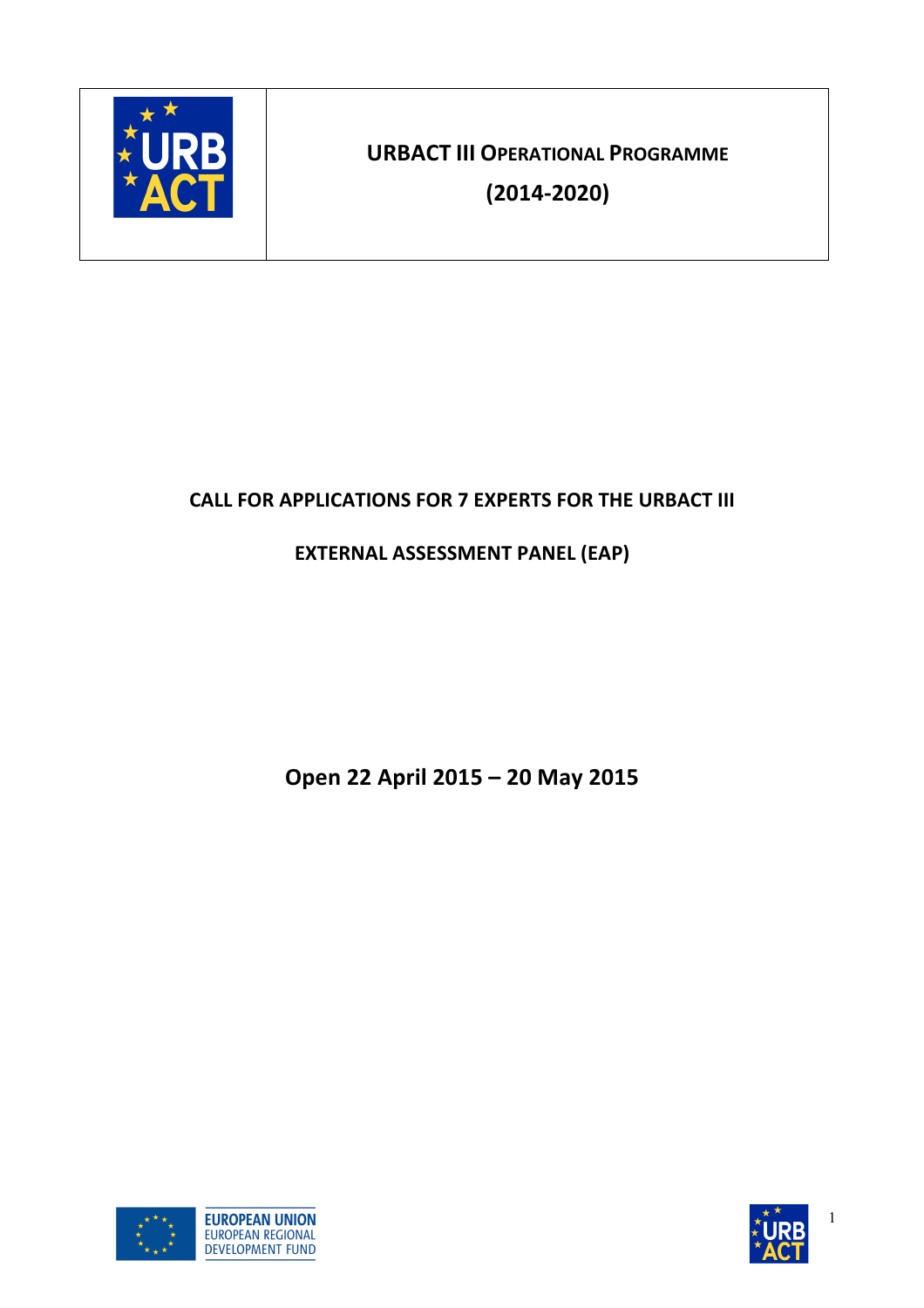# **TABLE OF CONTENT**

| Section 2 – The External Assessment Panel in the framework of the           |  |
|-----------------------------------------------------------------------------|--|
|                                                                             |  |
|                                                                             |  |
|                                                                             |  |
| Annex 2 - Application process for the creation of projects in URBACT III 18 |  |



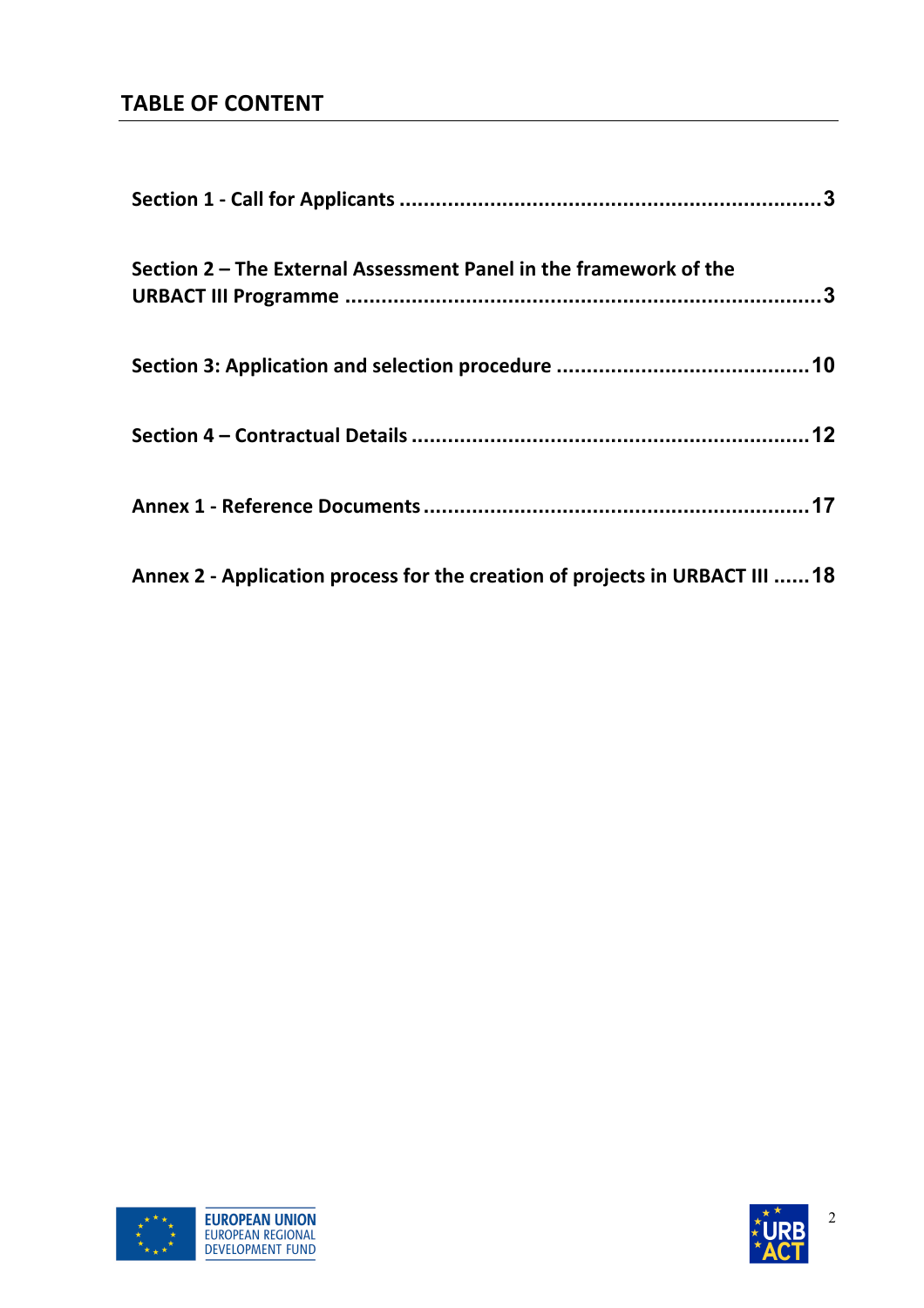### **SECTION 1 - CALL FOR APPLICANTS**

The "Commissariat Général à l'Egalité des Territoires" (CGET), Managing Authority of the **URBACT III Operational programme, issues a Call for Applicants for the constitution of the External Assessment Panel (EAP).** 

As stated in the URBACT III Programme Manual, the External Assessment Panel shall be in charge of assessing all the eligible applications submitted in the framework of Calls for Proposals launched for the creation of URBACT Networks. The members of the External Assessment Panel shall be recruited through a Call for Applicants. More detail on the tasks of the EAP and the recruitment process are provided in section 2 of the present Call.

The present Call for Applicants for the constitution of the External Assessment Panel will remain **open!until!20 May!2015.**

# **SECTION! 2 – THE! EXTERNAL! ASSESSMENT! PANEL! IN! THE! FRAMEWORK! OF! THE! URBACT III PROGRAMME**

### **2.1.** The URBACT Programme

URBACT is a European Territorial Cooperation (ETC) programme promoting exchange and learning amongst cities, in relation to integrated sustainable urban development. URBACT enables European cities to work together to develop effective and sustainable responses to major urban challenges. The Programme affirms the key role cities play in tackling increasingly complex societal changes by encouraging cooperation though transnational exchange networks.

More especially, the URBACT III Operational Programme defines 4 specific objectives for the programming period 2014-2020:

- 1. To improve the capacity of cities to manage sustainable urban policies and practices in an integrated and participative way.
- 2. To improve the design of sustainable urban strategies and action plans in cities.
- 3. To improve the implementation of Integrated Plans for sustainable urban development.
- 4. To ensure that practitioners and decision-makers at all levels (EU, national, regional and local) have increased access to URBACT thematic knowledge and share know-how on all aspects of sustainable urban development in order to improve urban policies

The thematic coverage of the URBACT III Programme covers the ten first Thematic Objectives (TOs) of the EU Cohesion Policy 2014-2020 $^{\rm 1}$ :

- Strengthening research, technological development and innovation (TO1)
- Enhancing access to and use and quality of ICT (TO2)

 $^{1}$  The detailed list of the Thematic Objectives of the EU Cohesion Policy 20142020 is available here : http://ec.europa.eu/regional\_policy/index.cfm/en/information/legislation/guidance/





3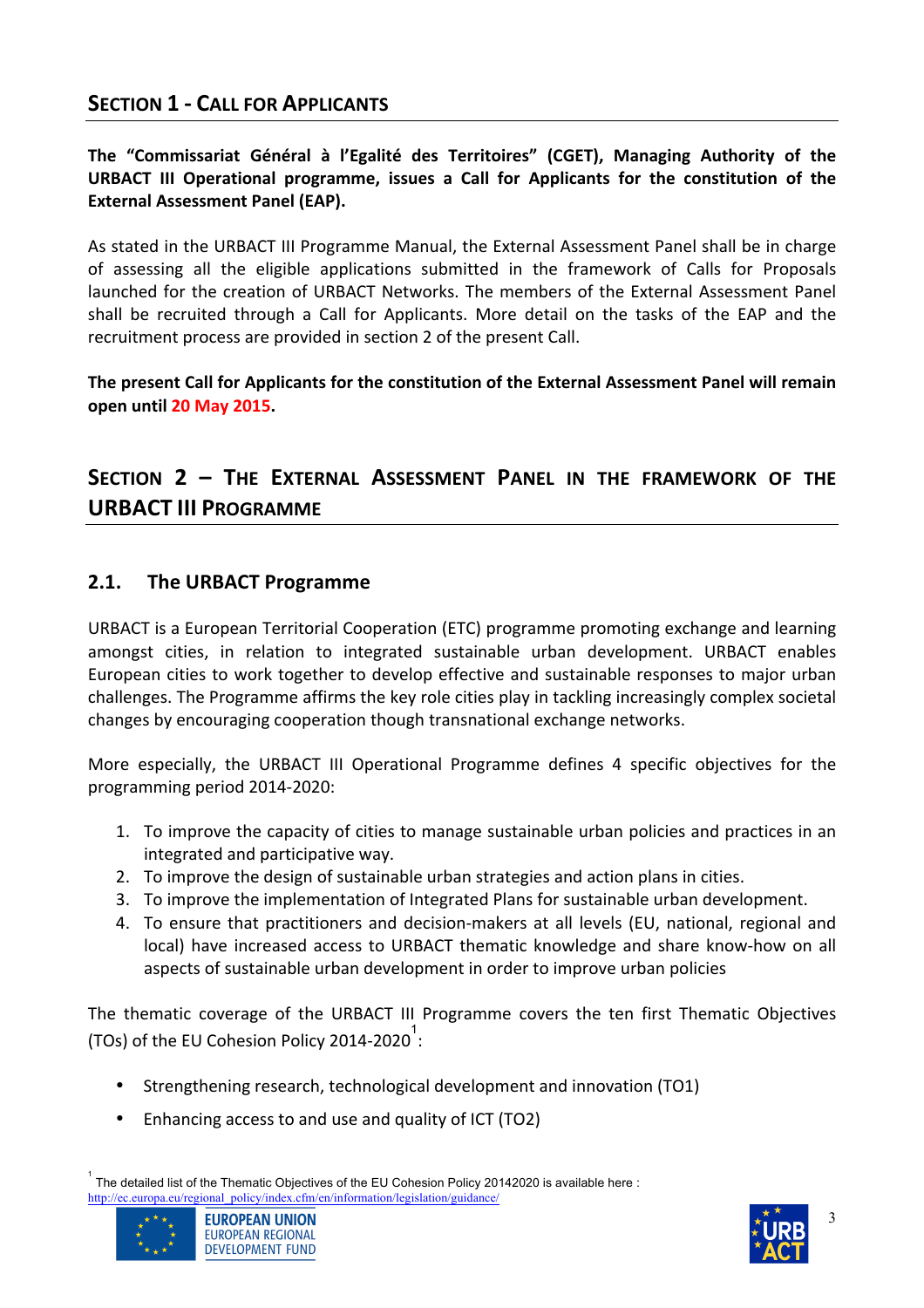- Enhancing the competitiveness of SMEs (TO3)
- Supporting the shift towards a low carbon economy in all sectors (TO4)
- Promoting climate change adaptation, risk prevention and management (TO5)
- Protecting the environment and promoting resource efficiency (TO6)
- Promoting sustainable transport and removing bottlenecks in key network infrastructures (TO7)
- Promoting employment and supporting labour mobility (TO8)
- Promoting social inclusion and combating poverty (TO9)
- Investing in education, skills and lifelong learning by developing education and training infrastructure (TO10)

The main mechanism that URBACT uses to achieve its objectives is through co-financing exchange and learning networks. More details on URBACT networks are provided in the following section.

The URBACT III Operational Programme (CCI 2014TC16RFIR003) was officially adopted on  $12<sup>th</sup>$ December 2014 by Commission Implementing Decision C(2014)  $9857^2$ . In addition to the Operational Programme, a series of detailed operational Fact Sheets are to be included in the official Programme Manual<sup>3</sup>. These Fact Sheets lay down the principles and regulations for the implementation of the activities in the framework of the URBACT III Programme.

# **2.2. URBACT III Networks**

In 2014-2020, URBACT will support European cities through 3 different types of transnational networks:

- **E.** Action Planning Networks, to improve the capacities of cities to design integrated strategies for sustainable urban development.
- **Implementation Networks**, to improve the capacities of cities to implement integrated strategies/ action plan for sustainable urban development
- **E** Transfer Networks, to improve the capacities of cities to implement integrated urban strategies/ action plan by adapting and re-using, at local level, good practices identified in the field of integrated sustainable urban development

The main **beneficiaries** of the transnational exchange activities are cities from the 28 EU Member States, plus Norway & Switzerland. In addition, other beneficiaries may include local agencies, provincial, regional and national authorities; universities and research centers. All beneficiaries are public or public equivalent bodies.

<sup>2</sup> The adopted version of the Operational Programme is here : http://urbact.eu/sites/default/files/u\_iii\_op\_adopted\_12\_december\_2014.pdf

<sup>3</sup><br>The Programme Manual fact sheets related to networking activities are available here: <u>http://urbact.eu/open-calls-networks</u>



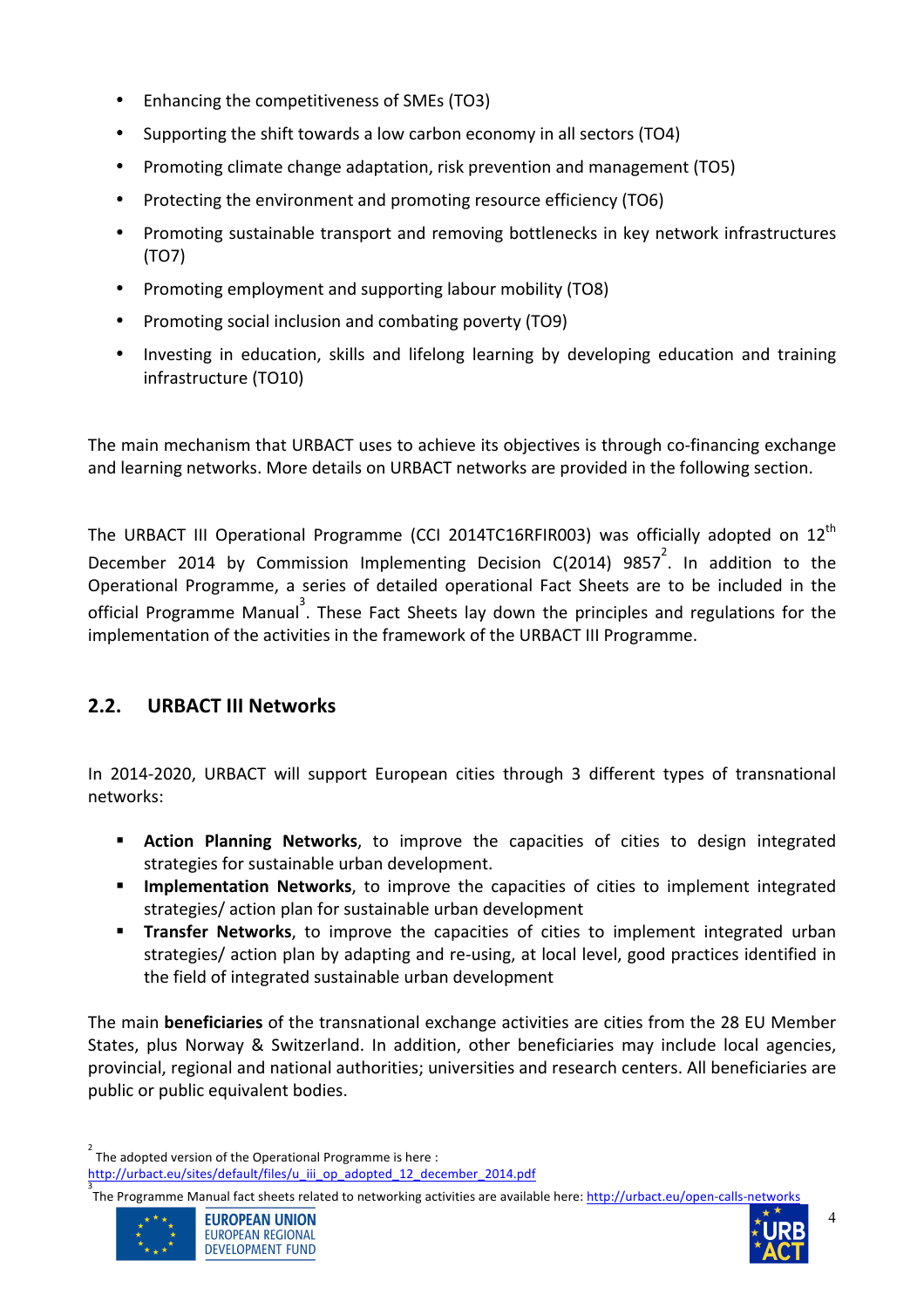Cities funded through the programme work together in networks, each of which has a Lead partner city.

In all 3 types of networks, beneficiaries exchange and share experiences, problems and possible solutions. They also generate new ideas to address local challenges related to the design and the implementation of integrated strategies for sustainable urban development. Exchange and learning activities at transnational level provide partners with practical knowledge, as well as experience from peers and experts that will feed into the local design and/or implementation of integrated strategies/plans for sustainable urban development<sup>4</sup>.

All URBACT Networks are approved by the means of Calls for Proposals (each type of URBACT Network is approved by the means of a specific Call for Proposals)

More especially, the Programme foresees a two-phase process for the approval URBACT Networks. The process includes:

- $\checkmark$  First phase: a 6-month phase for the definition of the final partnership and the development of a complete project proposal in the form of a **Phase 2 Application**
- $\checkmark$  **Second phase**: a 24-month phase for the implementation of the activities foreseen by the network

Candidate Lead Partners submit a Phase 1 Application in the framework of a Call for Proposals. Applications are checked against eligibility criteria by the Joint Secretariat. All eligible applications are assessed by an External Assessment Panel (EAP) against a set of assessment criteria defined in the Call for Proposals concerned  $\stackrel{5}{\text{.}}$ 

Following the assessment and ranking of project proposals by the EAP, and considering the proposal of the URBACT Managing Authority, the URBACT Monitoring Committee shall decide on the approval of networks to enter Phase 1.

URBACT Networks approved by the URBACT Monitoring Committee enter the 6-month Phase 1 project. The main aim of Phase 1 is to provide partners of approved networks with time and resources to ensure the development of a common vision of the policy challenges/issues to be addressed, the definition of a coherent final partnership, the elaboration of a shared methodology for the exchange activities and the submission of a Phase 2 Application.

Phase 2 Applications are subject to an eligibility check performed by the URBACT Secretariat. Eligible applications are transferred to the EAP for assessment. Following the assessment and ranking of project proposals by the EAP, and considering the proposal of the URBACT Managing Authority, the URBACT Monitoring Committee shall decide on the approval of networks to enter Phase 2. Phase 2 will be devoted to the implementation of transnational exchange and learning activities as well as to activities at partner level in order to ensure impact on the local policies and local governance of partners involved.

Refer to the 1<sup>st</sup> call for proposals for the creation of Action-Planning Networks for an example of assessment criteria





<sup>&</sup>lt;sup>4</sup> Applicants may refer to the 1<sup>st</sup> call for the creation of Action Planning networks open until 16 June 2015, for more details on this type of networks. http://urbact.eu/open-calls-networks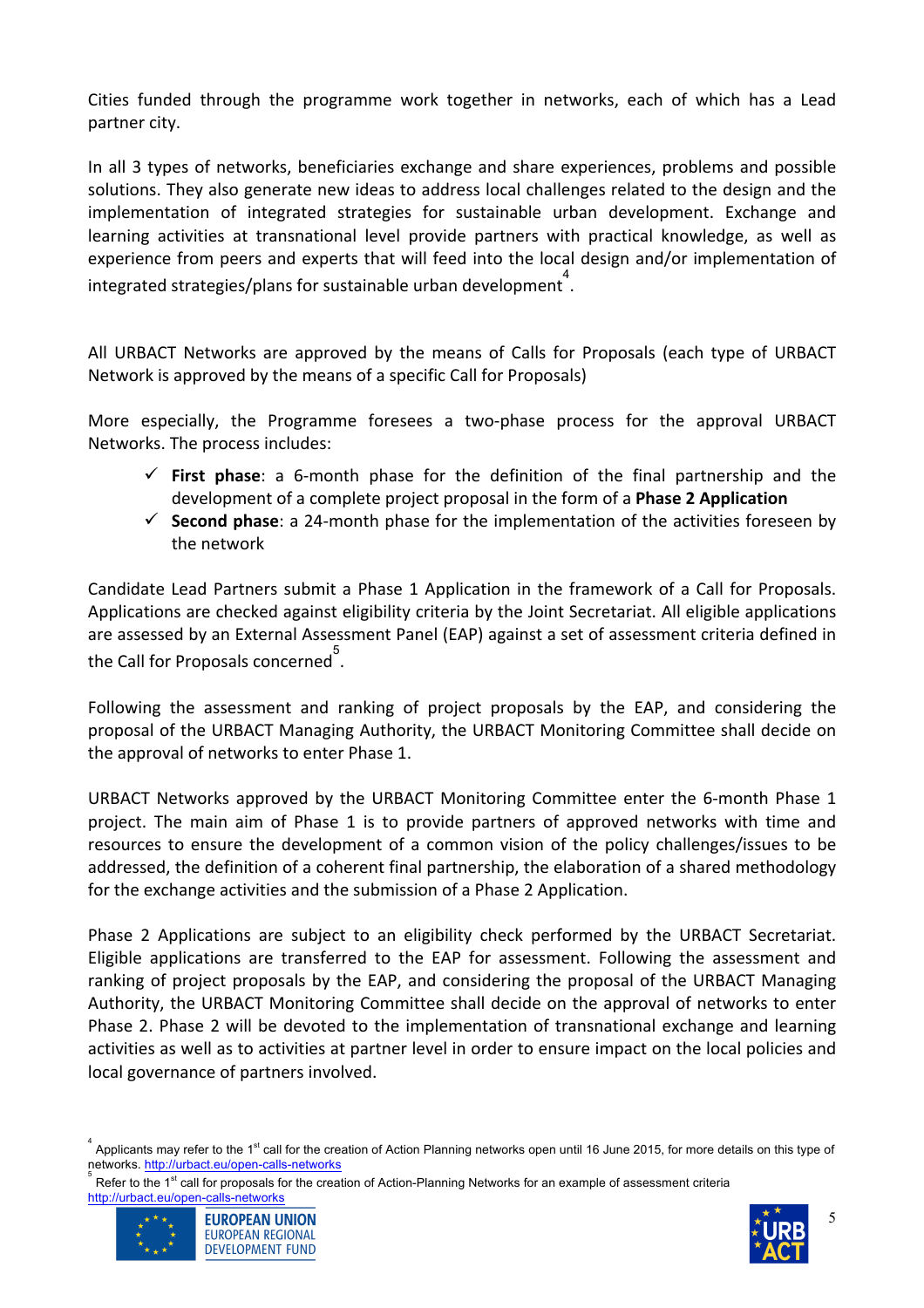Each call for proposals shall outline a complaints procedure. In the  $1<sup>st</sup>$  call launched for the creation of Action Planning Networks, the procedure is defined as follows:

Lead partners of rejected project proposals are informed in writing about the reasons why *an%application%was%not%eligible%or%not%approved.%Questions%in%relation%to%the%assessments%* will be examined and answered by the Managing Authority/ Joint Secretariat. Projects that *have%not%been%selected%for%funding%have%the%right%to%file%a%formal%complaint%on%the%decision%*  $of$  the Monitoring Committee.

*In principle, complaints can only be lodged against the following criteria: (1) the assessment* does not take into consideration information supplied in the application and (2) the project assessment and selection process failed to comply with the specific procedures laid down in *the call publication and programme manual, which as a consequence may have affected* the decision.

*Only the project's lead partner can file a complaint. Potential partner complaints have to be passed%through%the%lead%partner.%Complaints%should%be%submitted%electronically%to%the%joint%* secretariat within 3 weeks after the official notification of the non-selection of the project by the Managing Authority. This deadline shall not prejudice the start of the other projects approved by the Monitoring Committee.

The complaints will be examined and answered by a complaint panel involving the chair of the URBACT Monitoring Committee, the URBACT Managing Authority/ Joint Secretariat and the chair of the External Assessment Panel. If deemed necessary, the complaint panel may decide to submit a complaint to the Monitoring Committee of the programme for review.

# **2.3. The External Assessment Panel**

# **2.3.1. Role and tasks of the External Assessment Panel**

The URBACT III Programme Manual states that all applications submitted by candidates Lead Partners in the framework of a Call for Proposals and declared eligible by the Joint Secretariat shall be assessed by an independent External Assessment Panel (EAP).

The External Assessment Panel shall be composed by 7 members (including a Chair) and they shall be recruited through a Call for Applicants. The Chair shall be appointed by the URBACT Managing Authority among the 7 EAP members, building on recommendations of the service provider in charge of assessing EAP applications.

The External Assessment Panel is in charge of assessing, scoring and ranking all eligible applications against a set of assessment criteria approved by the URBACT Monitoring Committee and available to all applicants in the framework of the Call for Proposals. Although assessment criteria are adapted to each Call for Proposals, the following principles are common:

• Relevance of the topic/theme/policy issue addressed in relation to the EU2020 strategy and the Thematic Objectives of EU Cohesion Policy 2014/2020





6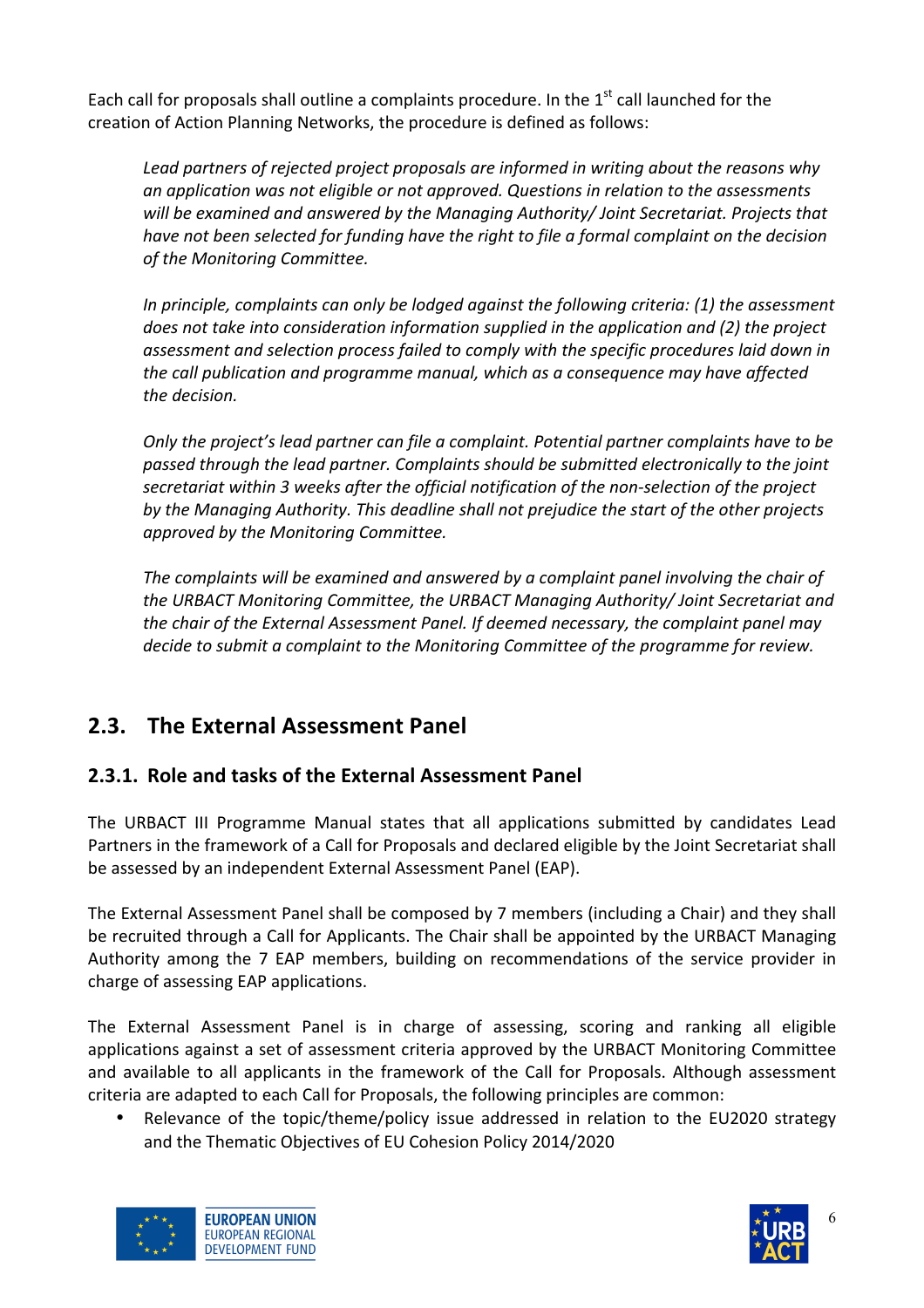- Coherence of the general approach proposed and more especially coherence of the methodology proposed for exchange and learning activities (in terms of expected results, proposed activities and related outputs)
- Quality of partnership proposed (in terms of relevance of the topic addressed for each partner, diversity of experiences and potential contribution, etc.)
- Quality of the leadership
- Budget!

According to the two-phase process for the creation of URBACT Networks, described in the previous section, the EAP is responsible for the assessment, scoring and ranking of both Phase 1 and Phase 2 Applications for each Call for Proposals.

### **More especially, for each Call for Proposals, the work of the External Assessment Panel is** structured around two main steps:

- **1.** Assessment of Phase 1 Applications. This includes the following activities:
	- **Kick off meeting with the Joint Technical Secretariat** to define the methodology for the assessment process, develop a shared understanding of the assessment criteria and define a detailed calendar for the delivery of the expected outputs
	- Assessment and scoring of eligible applications by individual members of the **EAP.** Each application shall be assessed by 2 different assessors, allowing for a cross-analysis and co-scoring of each project. The assessment shall result in the production, by each assessor, of an assessment sheet including detailed scoring and comments/ recommendations.
	- Consensus meeting with all members of the EAP and the Joint Secretariat to share the individual assessment and consolidate a final assessment and scoring for all eligible applications (this meeting should be prepared by the EAP sharing individual assessment sheets, identifying project proposals for which assessment and scoring are divergent, etc.)
	- **Delivery by the EAP Chair of a the final report** which includes a description of the assessment process, the results of the assessment (scoring and ranking), the recommendations to the Monitoring Committee and the consolidated assessment sheets for each eligible application
- **2.** Assessment of Phase 2 Applications. This includes the following activities:
	- **Kick off meeting with the Joint Technical Secretariat** to define the methodology for the assessment process, develop a shared understanding of the assessment criteria and define a detailed calendar for the delivery of the expected outputs
	- Initial Assessment and scoring of eligible applications by individual members of **the EAP.** Each application shall be assessed by 2 different assessors, allowing for a cross-analysis and co-scoring of each project. The assessment by individual member of the EAP shall result in the production of a assessment sheet including detailed scoring and comments.
	- **Interview with Lead Partners and Lead Experts** to ask clarifications and provide recommendations for improvement. Following the interview, applicants will have 2 weeks to submit a revised version of the Phase 2 Application if requested.



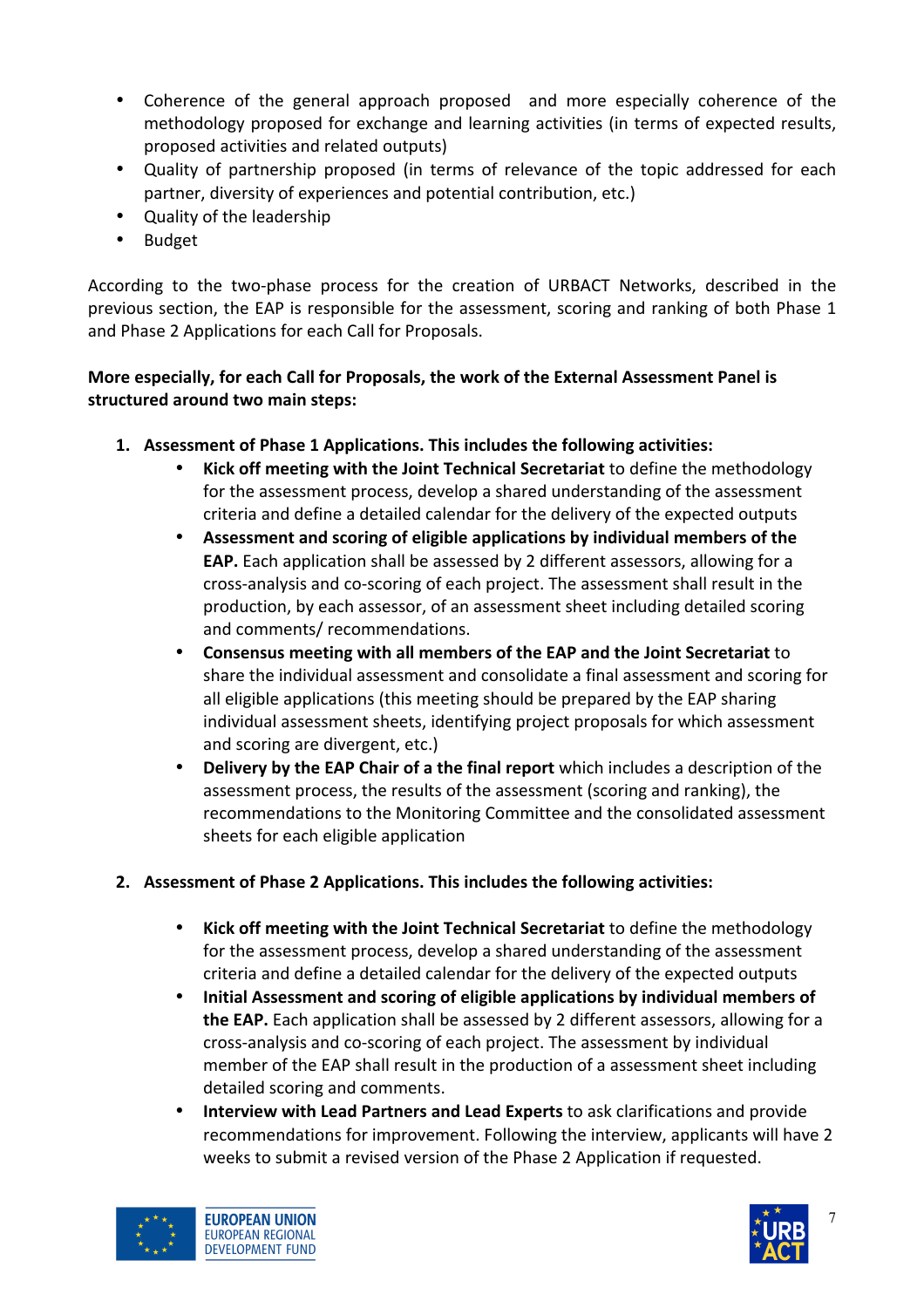- Final assessment and scoring of revised Phase 2 Applications by individual members of the EAP.
- Consensus meeting all members of the EAP and the Joint Secretariat to share the individual assessment and consolidate a final assessment and scoring for all eligible applications (this meeting should be prepared by the EAP sharing individual assessment sheets, identifying project proposals for which assessment and scoring are divergent, etc.)
- **Delivery by the EAP chair of a final report** which includes a description of the assessment process, the results of the assessment (scoring and ranking), the recommendations to the Monitoring Committee and the consolidated assessment sheets for each eligible application
- The EAP Chair may be asked to present the assessment results to the MC meeting

# **2.3.2. Role and tasks of the chair of the External Assessment Panel**

The Chair of the External Assessment Panel will play a specific role in the panel. He/ she will more especially be in charge of the following:

- To review all applications submitted to the EAP for assessment to develop a comprehensive overview of all applications;
- To ensure timely delivery of individual assessment sheets, review individual assessment sheets produced by assessors and ensure quality and consistency across assessment sheets;
- To prepare and chair the consensus meetings for each round of proposals assessment;
- To guide the panel for the production of consolidated project assessment sheets following the consensus meeting;
- To draft the assessment report and, upon request of the URBACT Secretariat, to present the result of the assessment campaign (process, lessons learnt, results and recommendations, etc.) to the URBACT Monitoring Committee;
- To take part in the "Complaint panel" if requested

# **2.4.** Calendar for the activities of the External Assessment Panel

The External Assessment Panel to be composed through the present Call for Applicants will be responsible for the assessment of Phase 1 and Phase 2 Applications submitted in the framework of the first 3 Calls for Proposals for URBACT Networks in the 2014-2020 programming period.

The table below provides an indicative calendar of the assessment periods for the 3 Calls for Proposals:

| <b>TYPE OF NETWORK</b>      | LAUNCH OF CALL    | <b>ASSESSMENT FOR</b><br><b>PHASE 1</b> | <b>ASSESSMENT FOR</b><br><b>PHASE 2</b> |
|-----------------------------|-------------------|-----------------------------------------|-----------------------------------------|
| ACTION PLANNING<br>NETWORKS | <b>MARCH 2015</b> | JUNE-JULY 2015                          | MARCH-APRIL 2016                        |



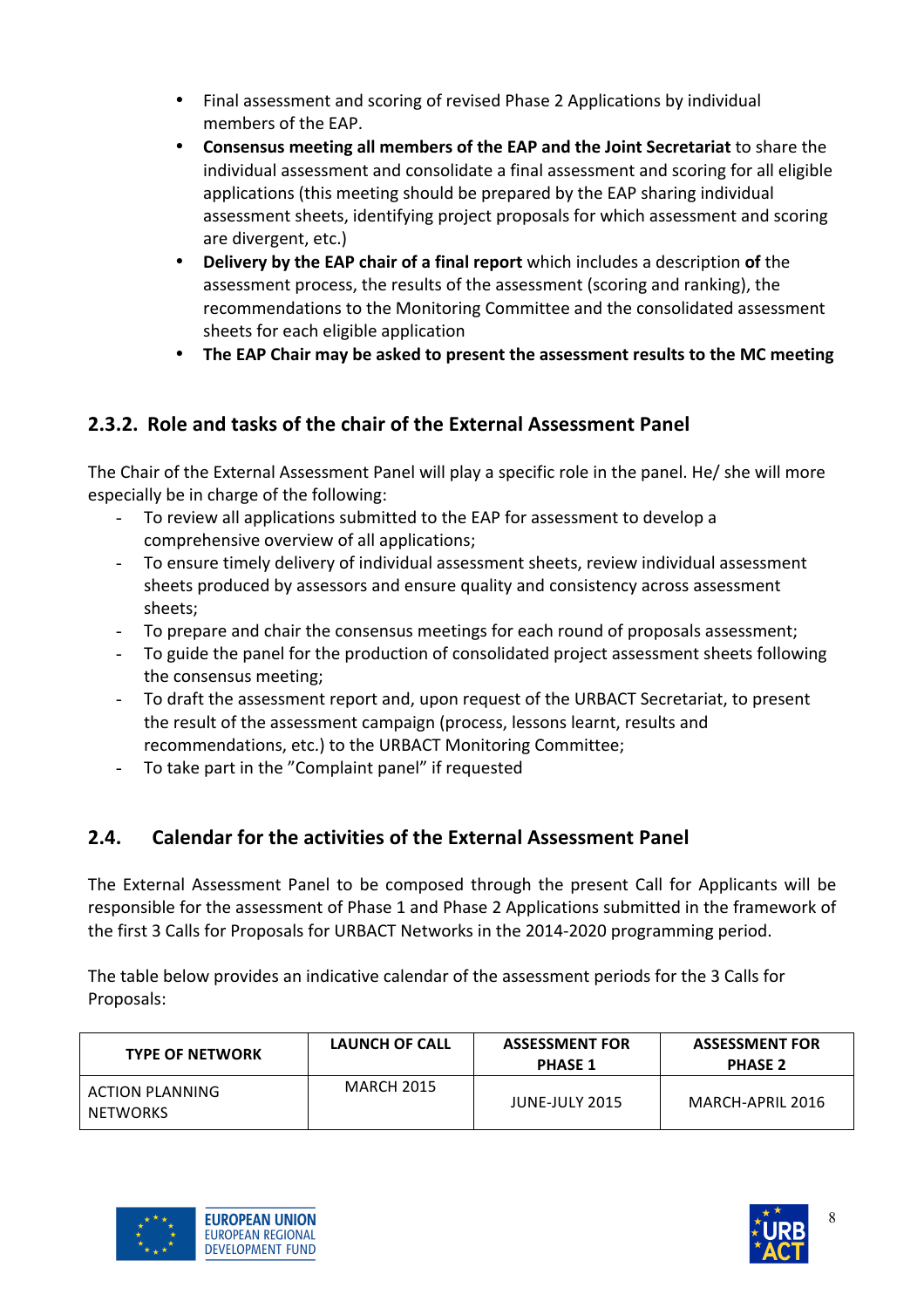| IMPLEMENTATION<br>NETWORKS | JAN 2016 | APRIL-MAY 2016 | NOVEMBER-DECEMBER<br>2016 |
|----------------------------|----------|----------------|---------------------------|
| <b>TRANSFER NETWORKS</b>   | JAN 2016 | APRIL-MAY 2016 | NOVEMBER-DECEMBER<br>2016 |

At the time of publishing the present Call for the constitution of the External Assessment Panel. the first Call for Proposals for Action Planning Networks is opened and the milestones for the assessment process already defined as follows:

a) Assessment of Phase 1 Applications for Action Planning Networks:

- Kick off meeting with the URBACT Joint Secretariat: 25-26 June 2015
- Assessment and scoring of Phase 1 Applications by assessors: 27 June 15 July 2015
- Consensus meeting: 22-23-24 July 2015
- Delivery of the final report: 31 July 2015

b) Assessment of Phase 2 Applications for Action Planning Networks:

- Kick off meeting with the URBACT Joint Secretariat: March 2016
- Initial assessment and scoring of Phase 2 Applications: March-April 2016
- Interviews with Lead Partners and Lead Experts: April 2016
- Final assessment and scoring of revised Phase 2 Applications: April 2016
- Consensus meeting: April 2016
- Delivery of the final report: end of April early May 2016

Precise calendars for the 2 other calls to be launched early 2016 (implementation networks and transfer networks) will be defined in the last quarter of 2015.

 $\degree$  Provisional calendar to be confirmed with the URBACT Monitoring Committee in the last quarter of 2015.

 $7$  Provisional calendar to be confirmed with the URBACT Monitoring Committee in the last quarter of 2015.



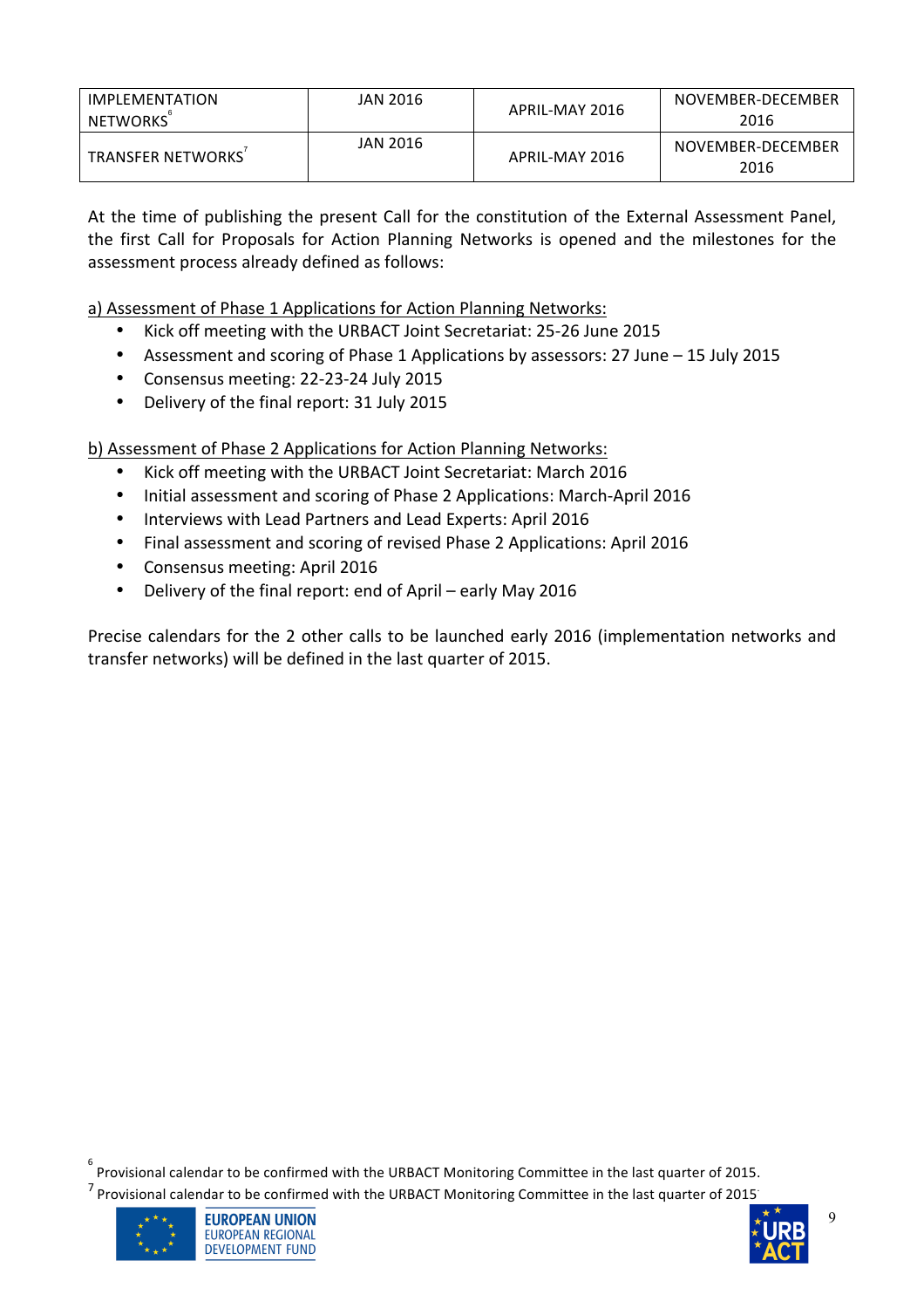## **3.1. Application**

#### Applications shall include the following:

- 1. a detailed resume in English, using the Europass format
- 2. a signed cover letter in English outlining:
	- why the candidate is suitable to join the URBACT External Assessment Panel,
	- main experience with regard to: a) working on the issues covered by the URBACT III programme and, b) working as an expert on such an assessment panel
	- whether the applicant would be interested in the position of Chair of the External Assessment Panel and his/ her motivation for the position

NOTA BENE: In order to avoid potential conflict of interest, the covering letter will include the following mention:

*"I% hereby% certify% that% I% do% not% have% any% professional% relation% with% the% actors% potentially%* involved in URBACT III project proposals to be assessed nor any interest in the projects that *could be developed by cities and other public authorities within the framework of the 1st* series of Call for proposals under URBACT III. In case there should be any change in my *personal% situation% with% regard% to% the% above% mentioned% elements,% I% commit% to% inform% immediately the E.A.P. chair and the Director of the URBACT Secretariat of the new* situation. The latter will submit the issue to the Monitoring Committee."

### **The deadline for receipt of applications is 20 May 2015 at midnight (GMT + 1).**

Applications shall be sent by the deadline via e-mail to the URBACT Secretariat at the following address: t.picquart@urbact.eu

## **3.2.** Selection procedure

As foreseen by the URBACT III Programme Manual, the selection of applications for the External Assessment Panel will be performed by an independent consultancy selected through an open call for tender.

The selection procedure will be undertaken in 2 stages:

- A short list of candidates will be elaborated on the basis of the assessment of received applications.
- Short listed candidates will be interviewed by the independent consultancy.

NOTA BENE: Interviews will take place in Paris, on the following days: 08-09-10 June 2015

The 7 selected experts will be included in the pool of URBACT III validated experts.

http://europass.cedefop.europa.eu/europass/home/vernav/Europasss+Documents/Europass+CV/navigate.action).





<sup>8</sup> The template for the Europass CV can be found at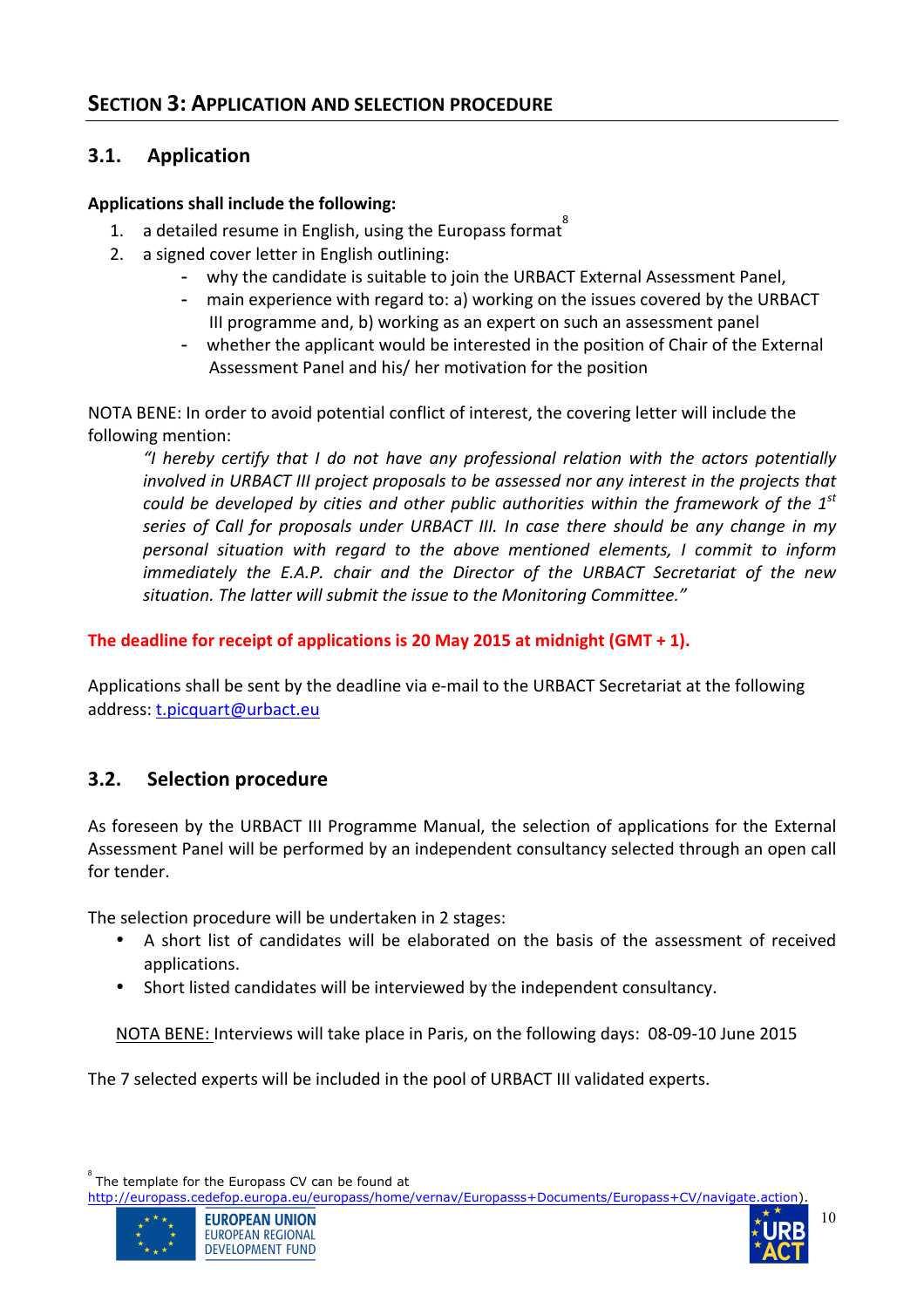# **3.3.** Selection criteria

Selection of applicants will be done along the following criteria:

- Proven track record in similar work (i.e. of assessing project applications, and of applying scoring systems and making recommendations for selection);
- Good understanding of challenges for sustainable integrated urban development in Europe;
- In depth knowledge of a range of urban issues corresponding to the URBACT III thematic coverage (refer to the Thematic coverage presented under section 2 of the present Call for Applicants). The knowledge can be academic or/and based on practical experience;
- Understanding and experience of transnational networks for exchange and learning, and for the transfer of experience/ good practices;
- Independence from cities, national authorities, and National or European networks involving local authorities:
- Fluent in English (written and spoken);
- Working knowledge of French appreciated
- Where possible working knowledge of a third EU language
- IT Literate (Windows, Excel, Outlook)
- Excellent communication skills (written and verbal) and experience of committee work
- Ability to work in a team, under pressure and to tight deadline

In addition to the above, the Chair of the EAP shall present proven track record in chairing, managing groups of experts, especially in charge of assessing transnational cooperation project proposals.

The External Assessment Panel shall be balanced in terms of thematic expertise so as to ensure adequate coverage of all urban themes to be addressed by URBACT networks.

The panel shall also be balanced in terms of gender and geographical coverage. Regarding geographical coverage, and if made possible by the range of applications received, the 7 experts should be of different nationalities. Classification of candidates will be first and foremost based on skills and experience. In case the assessment process should lead to having 2 or more experts of the same nationality(ies) among the 7 selected candidates, then nationality will be taken into account on the basis of the following principle: among 2 or more experts from the same nationality, only the one coming first in terms of ranking will be selected. Expert candidates ranking from the  $8<sup>th</sup>$  position on will then be considered and selected as long as they are not of a nationality already represented among the selected experts.



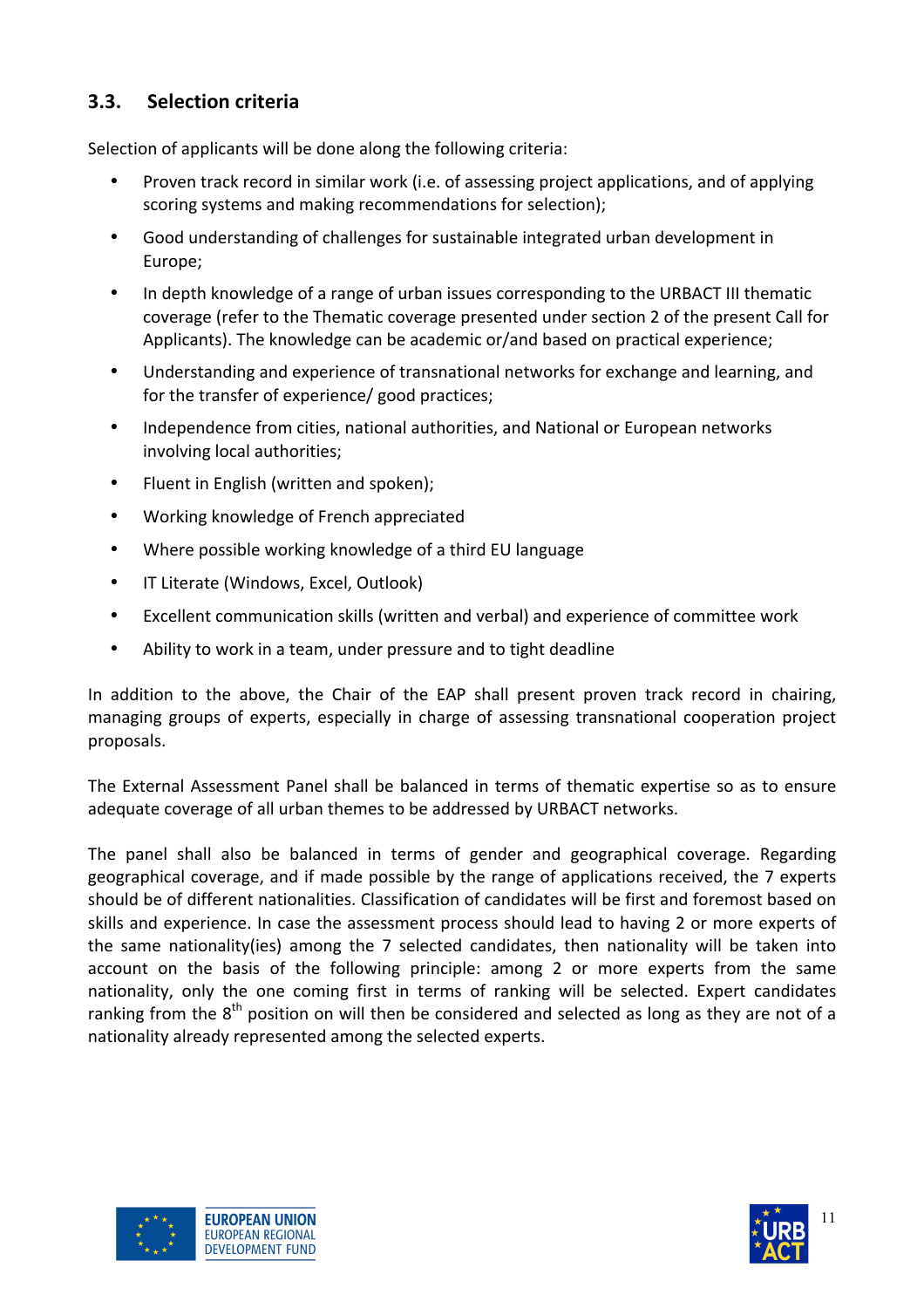### **4.1.** Subject matter and duration

This call for applicants concerns the recruitment of 7 experts to fulfil the role of the External Assessment Panel in charge of assessing and scoring projects received within the frame of the URBACT III Calls for Proposals for the 3 types of networks (Action Planning Networks (APN), Implementation Networks (IN) and Transfer Networks (TN)).

The URBACT III External Assessment Panel set up under this first series of calls will be valid until 30 June 2017, unless decided otherwise by the Monitoring Committee if further needs arise.

A contract will be signed between the Managing Authority / URBACT Secretariat and each selected FAP member.

### **4.2. Financial terms of contract**

#### *4.2.1. Payments*

The payment of the experts is fixed at  $750\epsilon$  per day, VAT included. These payments will be financed in the framework of the URBACT programme and will be made by the managing Authority of the URBACT III programme.

Travel and accommodation costs will be supported by the URBACT Secretariat following the URBACT III refund conditions rules and after reception by the Secretariat of the declaration of expenses form and justifications of payment within 3 months after each meeting.

#### *4.2.2. Value%Added%Tax%(VAT)*

As part of a French National public body and according to Articles 4 and 5 of the  $6<sup>th</sup>$  Community Directive and to Article 256B of the French Tax Code, the URBACT Secretariat is not subject to VAT.

The URBACT Secretariat is paying its providers VAT inclusive. It is therefore up to the providers of the URBACT Secretariat to collect and pay VAT in their own countries according to their national tax rates to their tax authorities.

The URBACT Secretariat provider which is exempt of VAT must provide the URBACT Secretariat with the reasons (specific status, law articles, ...) and proofs of this exemption when signing the contract and must refer to this in its invoices.



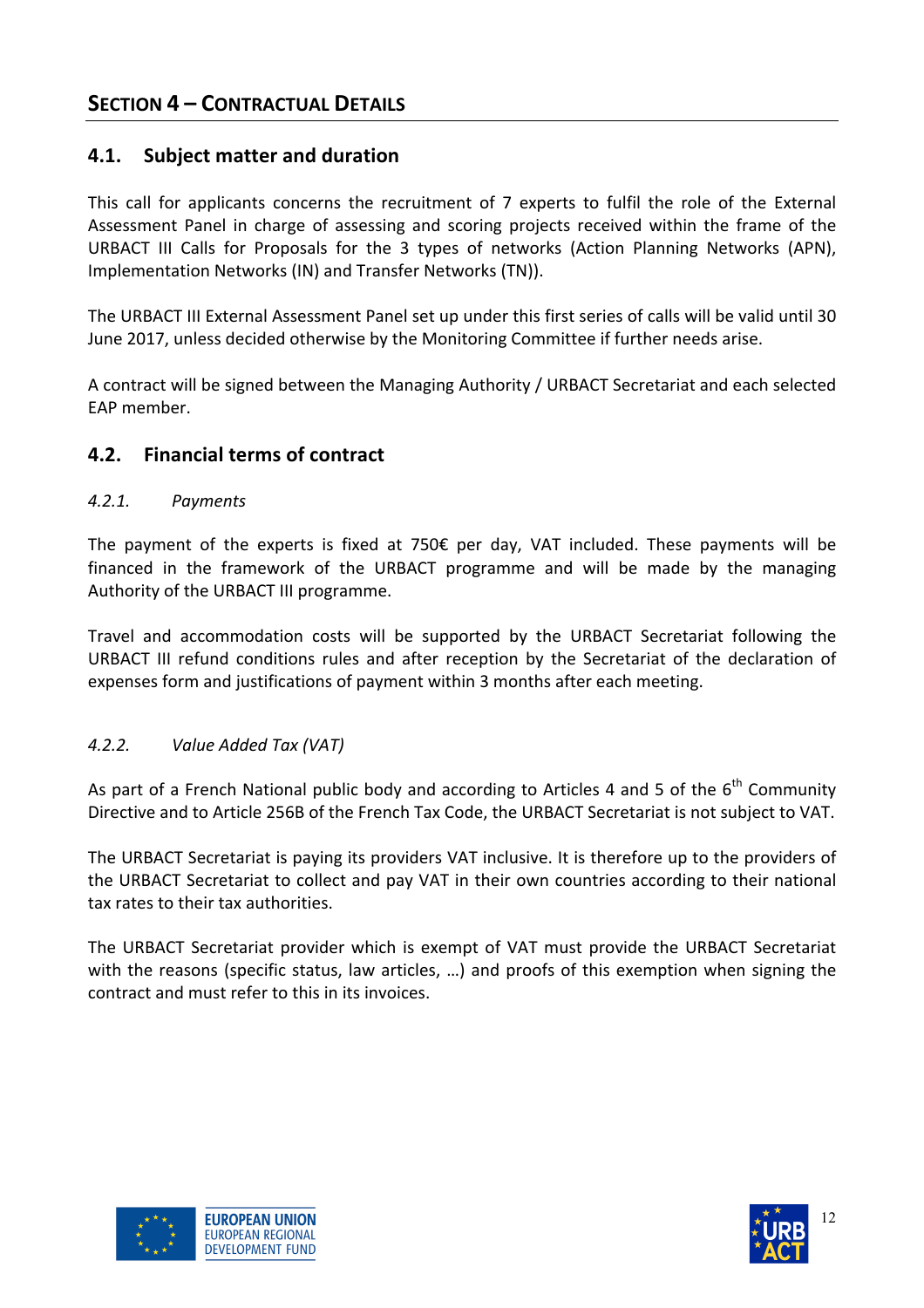### 4.2.3. Number of days and purchase order

For each assessment campaign under each call (phase 1 applications and phase 2 applications), depending on the number of eligible applications, the number of days of expertise to be allocated will amount to:

- 22 days on average for the assessors
- 30 days on average for the Chair of the EAP

For each assessment campaign, and for both stages (phase 1 applications and phase 2 applications), purchase orders will be issued to define the service to be provided and the amount of days to be allocated to the different tasks. Purchase orders shall comprise at least:

- The reference of the call for applicants,
- The reference number and object of the purchase order,
- The time limit within which the services are to be provided,
- The number of days to be worked and the total amount to be paid to the expert,
- The payment procedures.

The purchase order will be signed by the person responsible for the contract or, in his/her absence, by a person duly authorised and delegated to sign within the limits of the authorisation.

#### 4.2.4. *Request for payment of the purchase orders*

The payment will be made after completion of each stage (See section 2), upon delivery by the expert of the individual project assessment sheets, the consolidated project assessment sheets, an invoice detailing the number of days and allocation of days to the different activities.

The expenditure will be chargeable to the URBACT Programme budget.

#### *4.2.5. Bank%details*

The name and address of the bank, the bank account number and the bank's IBAN and SWIFT/BIC codes must be specified.

#### *4.2.6.% Invoicing%procedures*

Invoices for payment of each purchase order must be supplied in 1 original and 1 copy, and sent with all the documents required for payment to:

URBACT Secretariat 5, rue Pleyel F – 93283 Saint-Denis Cedex

#### *4.2.7. Delays*

Payments shall take place no later than 30 days following the date of reception and validation of the complete set of documents by the URBACT Secretariat.



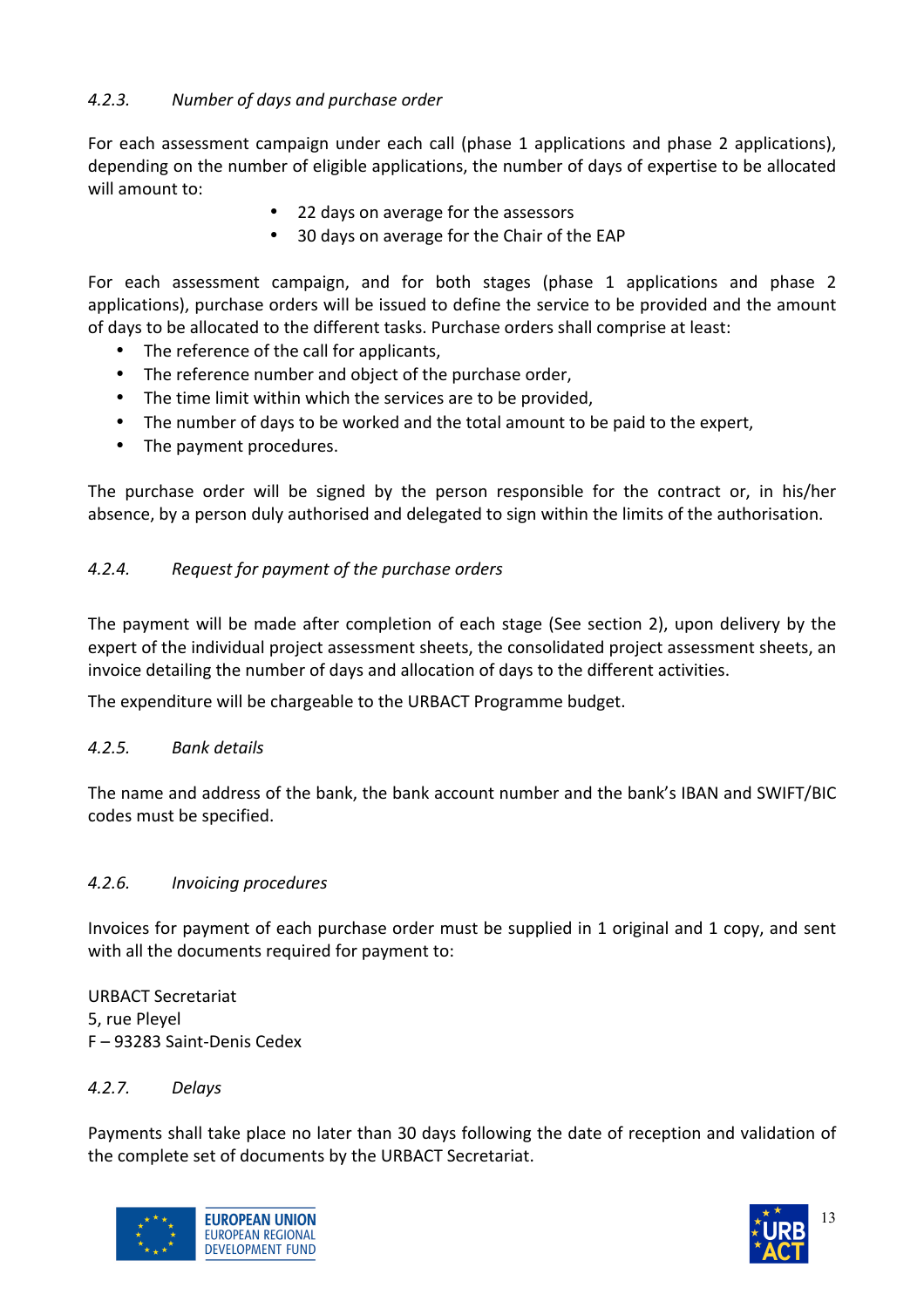Should the Administration fail to issue an order to pay within the time stipulated in subsection above, default interest calculated in accordance with the regulations in force will accrue automatically and will be payable to the expert without further formality.



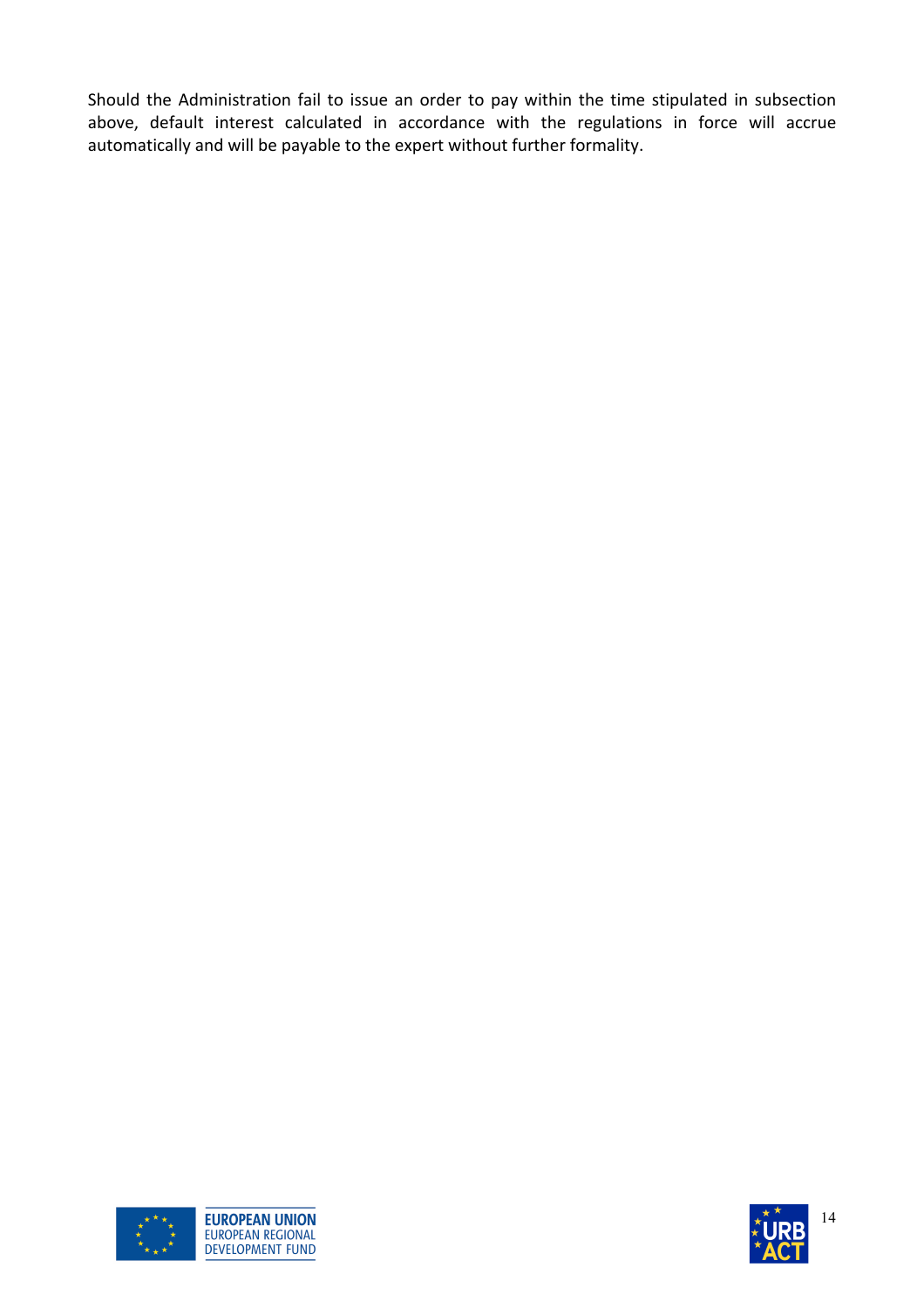# **4.3. Administrative changes to the status of the expert or company**

During the life of the contract, the expert must notify the URBACT Secretariat without delay in writing of any change affecting his status or the status of the company, and any change in the bank details. The expert is given notice that, should he fail to comply with this requirement, the URBACT Secretariat cannot under any circumstances be held liable for delays in the payment of invoices where irregularity is noticed as a result of changes occurring within the company, which the URBACT Secretariat has not been informed of.

## **4.4. Performance!procedures**

The URBACT Secretariat will issue expertise contract to each E.A.P. member. The URBACT Secretariat will be allowed to work with experts belonging to the EAP for the needs of the programme.

### **4.5. Review!and!acceptance!procedures**

### *4.5.1. Conditions%for%acceptance%of%the services*

Each service provided will be checked separately by the authorized representative of the Lead partner and by the URBACT Secretariat, or only by URBACT Secretariat in case of a demand of this Secretariat.

### *4.5.2. Technical%and%administrative%monitoring*

Performance of the services will be monitored for the Administration by the URBACT Secretariat.

### **4.6. End!of!contract**

The contract may be terminated by either party by the giving of one clear month's notice to the other contracting party. Such notice of termination shall be given by registered letter with acknowledgment of delivery.

In the event of termination by either party, and on the normal expiration of the contract term, the expert shall remain liable to fulfil any purchase order placed during the life of the contract, including after the contractual periods of notice as provided for in the contract, provided such purchase orders are operative within sixty days of the end of the time limit for completion.



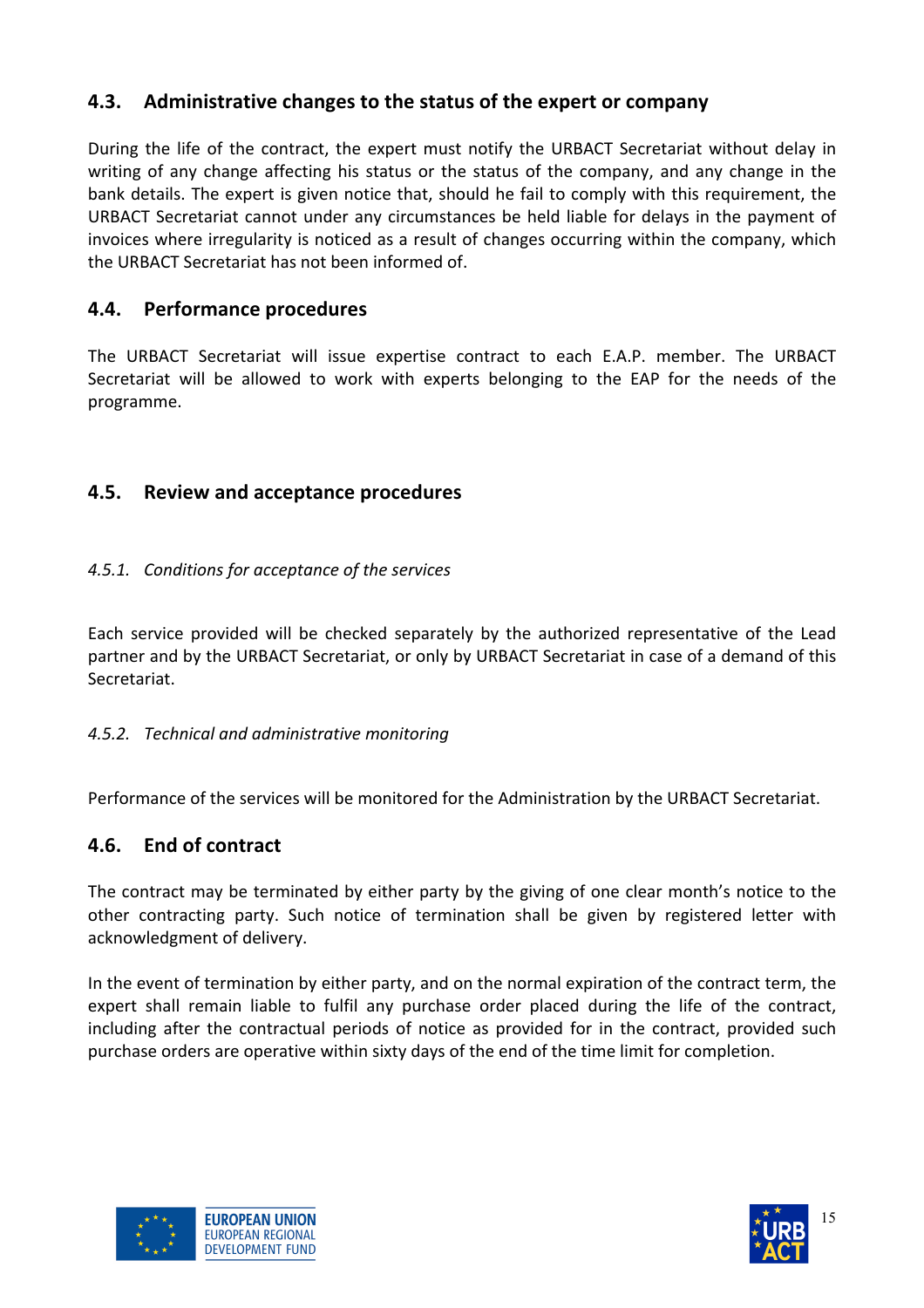# **4.7.** Dispute settlement

It is expressly specified that under no circumstances and on no grounds whatever may the expert use any disputes that might occur between the Administration and the expert as a reason for stopping or halting, even temporarily, the services to be provided.

Such if any disputes as may arise during the performance of this contract may be referred to the monitoring committee for the amicable settlement of disputes.

Should the parties fail to reach agreement, the dispute may be referred to the Tribunal Administratif de Nanterre for a final decision.



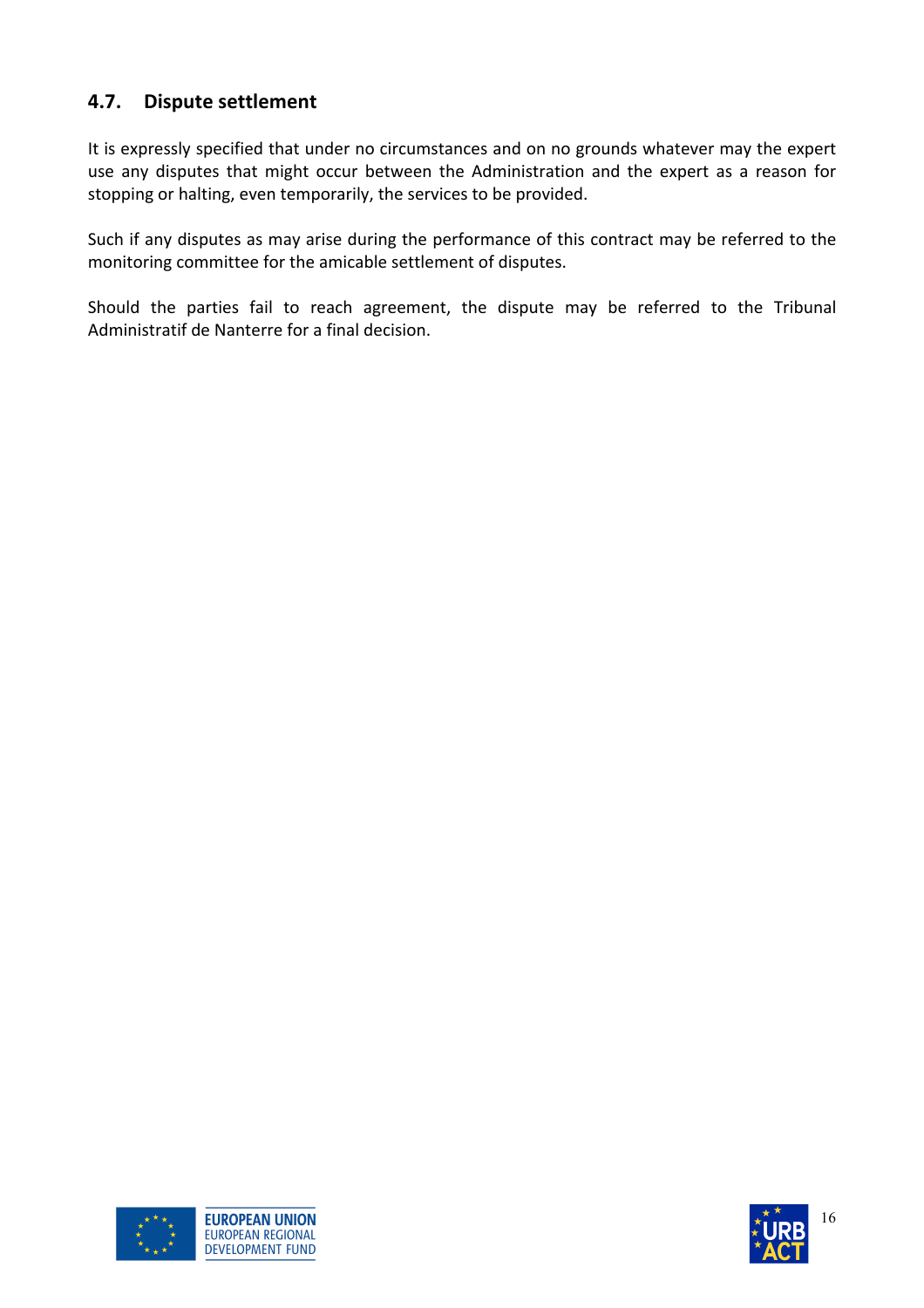The following documents can all be found on the URBACT website www.urbact.eu :

- URBACT III Operational programme: http://urbact.eu/sites/default/files/u\_iii\_op\_adopted\_12\_december\_2014.pdf
- *URBACT III Programme manual Fact Sheets related to Action Planning Networks: http://urbact.eu/open-calls-networks*
- URBACT 1st call for Action Planning Networks Terms of reference and Guide: http://urbact.eu/sites/default/files/media/urbactiii\_call\_for\_proposals\_actionplanningnetworks.p df

http://urbact.eu/sites/default/files/media/urbactiii\_guide\_to\_actionplanningnetworks.pdf

These documents provide background information on the URBACT Programme and the projects which are currently being developed.



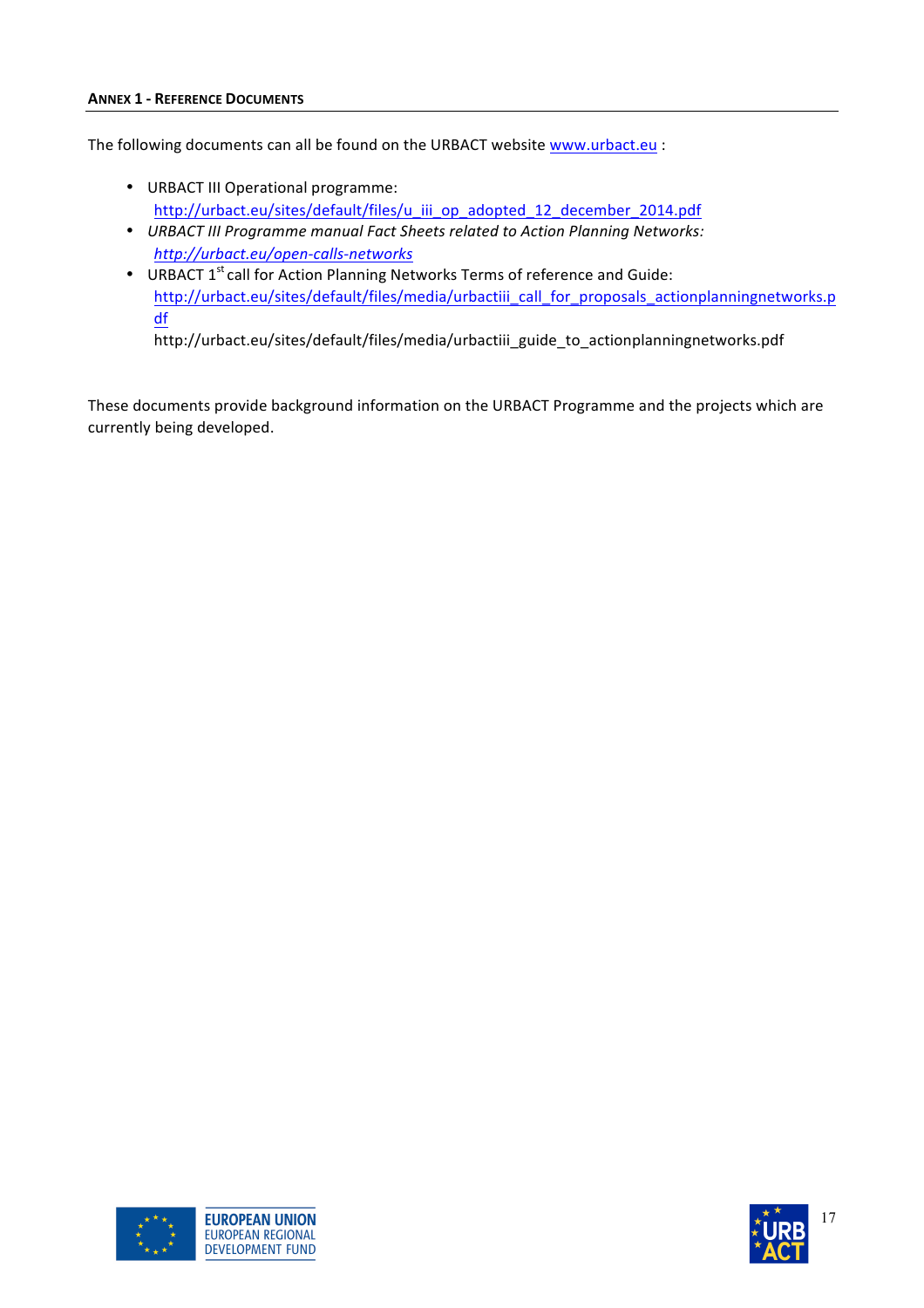#### **1. Call for Proposals**

URBACT Networks (Action Planning, Transfer and Implementation networks) shall be selected by means of call for proposals.

The nature of proposed tasks to be implemented by URBACT networks, and the administrative and financial framework within which the networks are to operate shall be outlined in the calls for proposals

Call for Proposals shall be approved by the URBACT Monitoring Committee.

Call for Proposals are published in the URBACT website and disseminated through different communication tools (dedicated webpage in the URBACT website, newsletters, news on partner websites, National Infodays, social media, etc.)

#### **2. Staged application procedure**

The URBACT Programme, in order to increase the quality of networks approved for funding, foresees a two phase process with a first 6-month phase for the consolidation of the project proposal and a second 24month phase for the implementation of the exchange and transfer activities.

Cities willing to set up a URBACT network are requested to submit a 1<sup>st</sup> proposal to get funding for Phase 1, in the form of a Phase 1 Application.

If the proposal is approved for Phase 1, networks will have 6 months to prepare and submit a complete project proposal in the form of a Phase 2 Application.

Each phase is subject to eligibility check by the Secretariat, assessment by an external panel of experts (External Assessment Panel, see section 3 below), and approval by the Monitoring Committee. The decision of the Monitoring Committee is final.



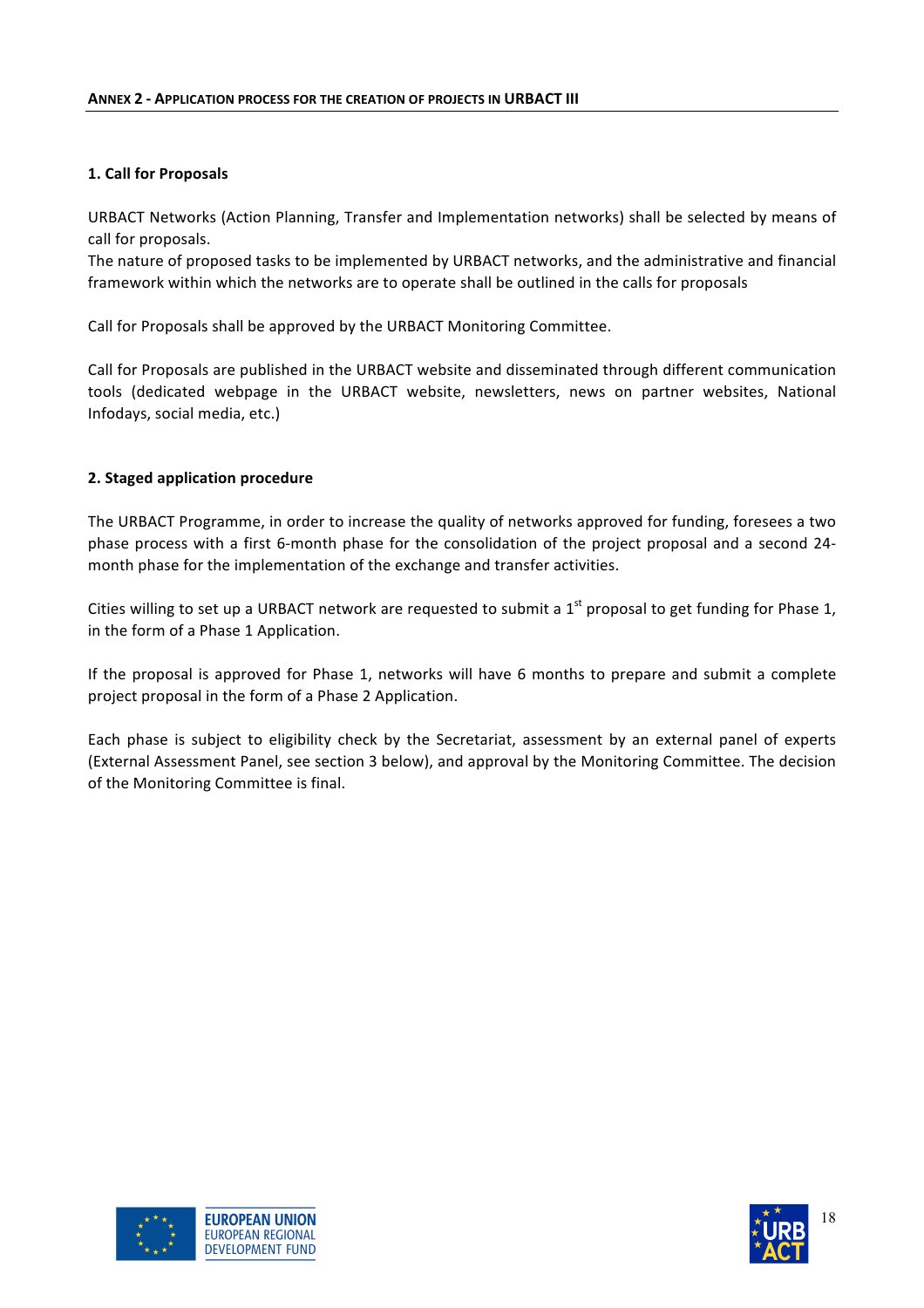The staged application procedure can be summarized as follows:

| <b>Call for Proposals</b> |                                                                                                                                                                                                                                                                                                                                             |  |  |  |
|---------------------------|---------------------------------------------------------------------------------------------------------------------------------------------------------------------------------------------------------------------------------------------------------------------------------------------------------------------------------------------|--|--|--|
| Stage 1                   | Submission by the Lead Partner of the Phase 1 Application and additional<br>requested documents to the Secretariat                                                                                                                                                                                                                          |  |  |  |
| Stage 2                   | Eligibility check of the Phase 1 Application by the Secretariat                                                                                                                                                                                                                                                                             |  |  |  |
| Stage 3                   | Assessment of the Phase 1 Application by the External Assessment Panel (EAP)                                                                                                                                                                                                                                                                |  |  |  |
| Stage 4                   | Decision of the Monitoring Committee on the basis of the proposal for approval<br>submitted by the URBACT Managing Authority.<br>Best ranked networks are approved for the 6-month Phase 1.                                                                                                                                                 |  |  |  |
| Phase 1 (6 months)        |                                                                                                                                                                                                                                                                                                                                             |  |  |  |
| Stage 5                   | At the end of Phase 1, creation and submission of the Phase 2 Application and<br>additional requested documents                                                                                                                                                                                                                             |  |  |  |
| Stage 6                   | Eligibility check of the Phase 2 Application by the Secretariat                                                                                                                                                                                                                                                                             |  |  |  |
| Stage 7                   | Assessment of the Phase 2 Application by the External Assessment Panel (EAP).<br>The EAP may seek clarification from the candidate Lead partners and Lead<br>experts by means of interviews and provide recommendations for improvements<br>if necessary.                                                                                   |  |  |  |
| Stage 8                   | Approval by the Monitoring Committee on the basis of the proposal submitted by<br>the URBACT Managing Authority.<br>Approved networks are fully operational and can start implementing the activities<br>foreseen in the work plan for Phase 2.<br>Networks not approved for phase 2 will be refunded for the costs incurred in<br>phase 1. |  |  |  |
| Phase 2 (24 months)       |                                                                                                                                                                                                                                                                                                                                             |  |  |  |
|                           |                                                                                                                                                                                                                                                                                                                                             |  |  |  |

In the following pages, details are provided for each of the stages summarized above.

#### **Stage 1 – Submission of the Phase 1 Applications**

Potential Lead Partners wishing to apply in the framework of a Call for Proposals shall fill in in English and submit within the fixed deadline a Phase 1 Application.

Phase 1 Application shall include information related to the partnership, the network's focus, the general objectives, description of the main activities to be implemented during Phase 1. Detailed information on the content to be provided with the Phase 1 Application shall be available in the Call for Proposals.

Phase 1 Application shall be created online through the Synergie-CTE tool

Along with the Phase 1 Application, applicants shall submit the additional required documents. The list of additional required documents shall be précised in the Call for Proposals (these normally include Letters of Commitment from all cities involved in the initial partnership, the CV of the project coordinator at Lead Partner, the CV of the proposed URBACT expert).



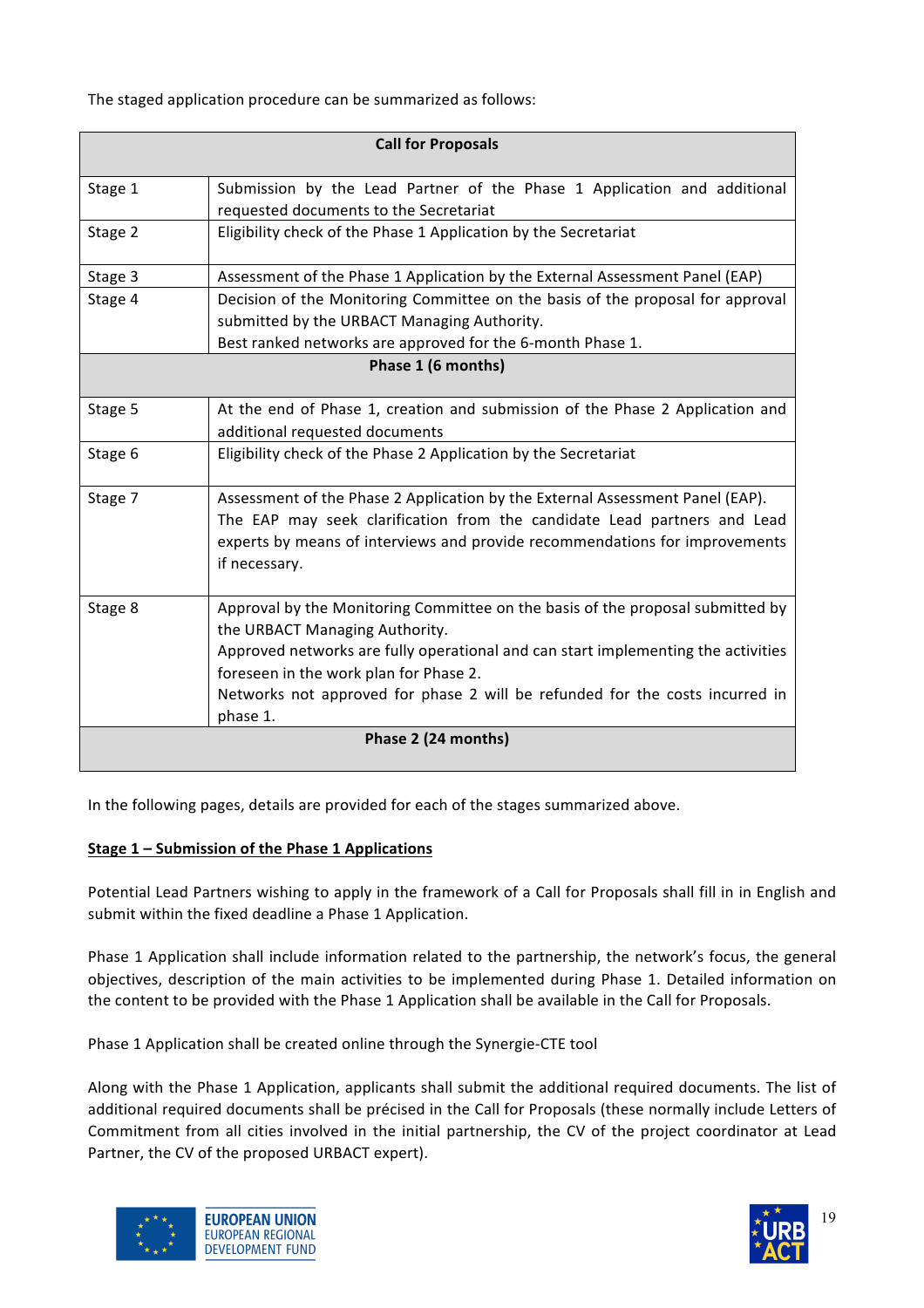#### **Stage 2 – Eligibility check of Phase 1 Applications**

Phase 1 Applications submitted within the fixed deadline shall be checked by the URBACT Secretariat against the eligibility criteria listed below. Eligibility criteria are minimum requirements, all of which must be fulfilled before a proposal can be declared eligible.

In table below the common set of eligibility criteria for the 3 types of URBACT Networks (Action Planning, Transfer and Implementation):

- $\circ$  The proposal is submitted respecting the procedure outlined in the call for proposals and within the deadline set in the call.
- $\circ$  The proposal is complete in terms of documents and includes the Phase 1 Application and the additional required documents listed in the Call for Proposals
- $\circ$  The proposal is complete in terms of information and data required (all section of the Phase 1 Application have been properly filled in according to the guidance provided in the Call for Proposals)
- $\circ$  All the documents required are signed, dated and stamped by candidate partners
- $\circ$  The partnership respects the conditions fixed in the Call for Proposals in terms of type and number of partners, geographical coverage and geographical balance
- $\circ$  The candidate Lead Partner is candidate Lead Partner in one URBACT proposal only

Other eligibility criteria may apply depending on the focus and specificities of the Call for Proposals. These criteria will be included in the Terms of Reference of the Call for Proposals, to be approved by the Monitoring Committee.

#### **Stage 3 – Assessment of Phase 1 Applications**

The External Assessment Panel (EAP, see section 3 below) shall proceed to the assessment of eligible proposals.!

The assessment criteria for project proposals for Phase 1 shall be provided in the Call for Proposals to be approved by the Monitoring Committee.

Assessment criteria for Phase 1 Applications will refer to the following:

- Relevance of the topic/theme/policy issue addressed in relation to the EU2020 strategy and the Thematic Objectives for EU Cohesion Policy 2014/2020
- Coherence of the general approach proposed and more especially coherence of the methodology proposed for exchange and learning activities (in terms of expected results, proposed activities and related outputs)
- Quality of partnership proposed for Phase 1 (in terms of relevance of the topic addressed for each partner, diversity of experiences and potential contribution, etc.)
- Quality of the leadership
- Budget for Phase 1



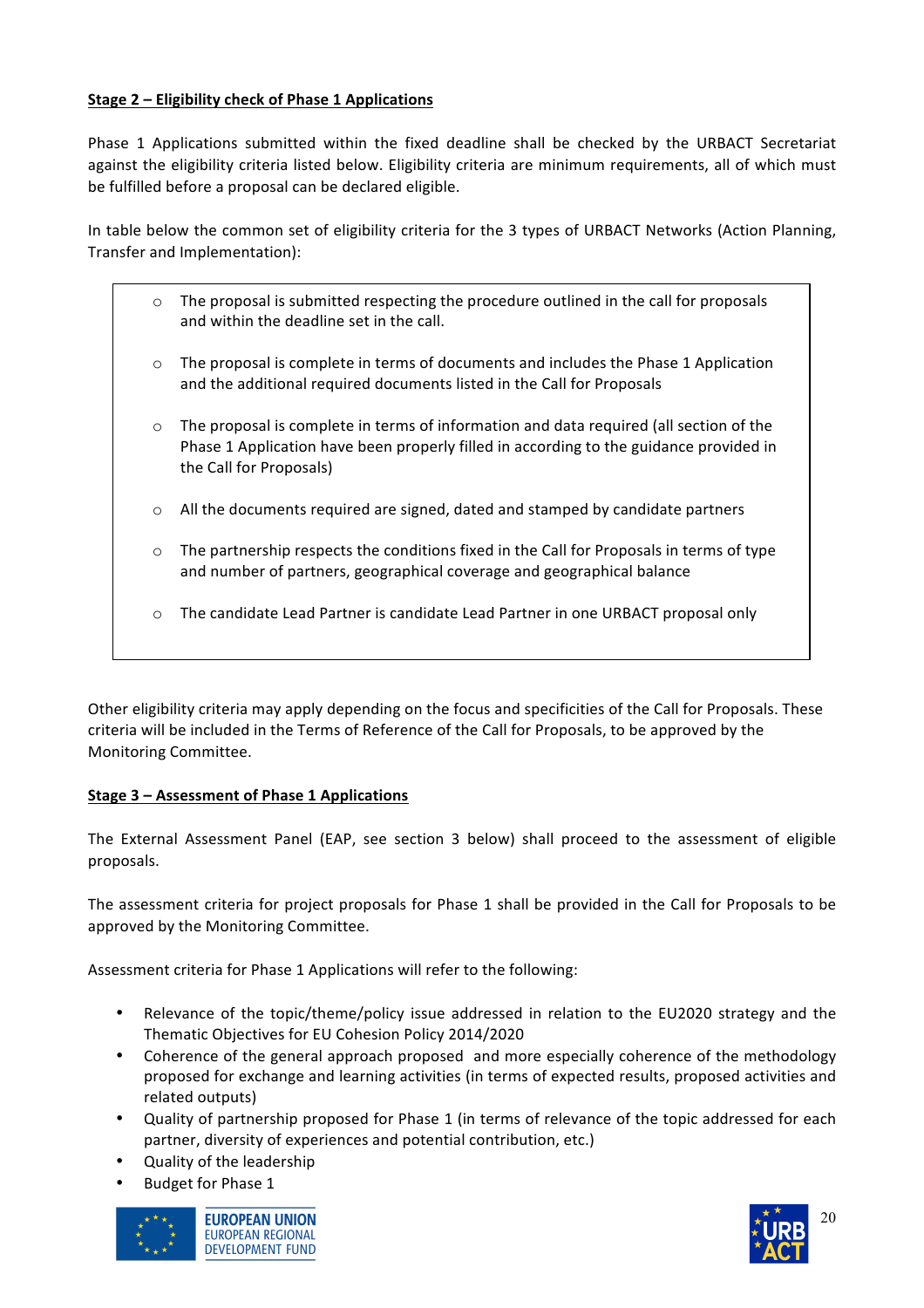The EAP shall proceed to the assessment of each eligible proposal and elaborate recommendations for approval. Based on this input, the URBACT Managing Authority shall submit a proposal of networks to be approved to the Monitoring Committee.

#### **Stage 4 – Decision of the Monitoring Committee for Phase 1**

The Monitoring Committee is the policy-making, decision-making body of the URBACT Programme. It is composed of two representatives from each Member and Partner State and the European Commission.

Following the assessment and ranking of project proposals by the EAP, and considering the proposal of the Managing Authority, the Monitoring Committee shall decide on the approval of networks to enter Phase 1. The decision of the Monitoring Committee shall be final.

Project applicants can appeal the decision of the Monitoring Committee in accordance with Article 74 (3) EU Regulation 1303/2013. The procedure for appeal will be outlined in the Call for Proposals.

#### **Stage 5 - Creation and submission of the Phase 2 Applications**

At the end of Phase 1, the Lead Partner and partners, with the support of the Lead expert, shall complete and submit the Phase 2 Application for the project to go to Phase 2.

Phase 2 Application shall include, amongst other things, a detailed definition of the project objectives and expected outputs, a detailed presentation of the partnership, a description of the main actions to be implemented under the 4 work packages for Phase 2 and a budget.

At the beginning of Phase 1, the URBACT Secretariat shall organize a Training Session in order to provide Lead Partners and Experts with an intensive support and advice on how to define and build effective work packages for Phase 2.

Phase 2 Application shall be created through the online tool Synergie-CTE.

Along with the Phase 2 Application, applicants shall submit the additional required documents. The list of additional required documents shall be specified in the Call for Proposals (these normally include Letters of Commitment from all cities involved in the full partnership).

#### **Stage!6!– Eligibility!check!of!Phase!2!Applications**

The URBACT Secretariat shall check the Phase 2 Application submitted within the deadline, for compliance with eligibility criteria for Phase 2 Application defined in the Call for Proposals.

The Secretariat shall transfer eligible Phase 2 Applications to the External Assessment Panel.

#### **Stage 7 – Assessment of Final Applications**

The External Assessment Panel shall assess the eligible Phase 2 Applications.. The assessment criteria for Phase 2 Applications shall be provided in the Call for Proposals to be approved by the Monitoring Committee.

Assessment criteria for Phase 2 Applications will refer to the following:

Relevance of the topic/theme/policy issue addressed in relation to the EU2020 strategy and the Thematic Objectives for EU Cohesion Policy 2014/2020